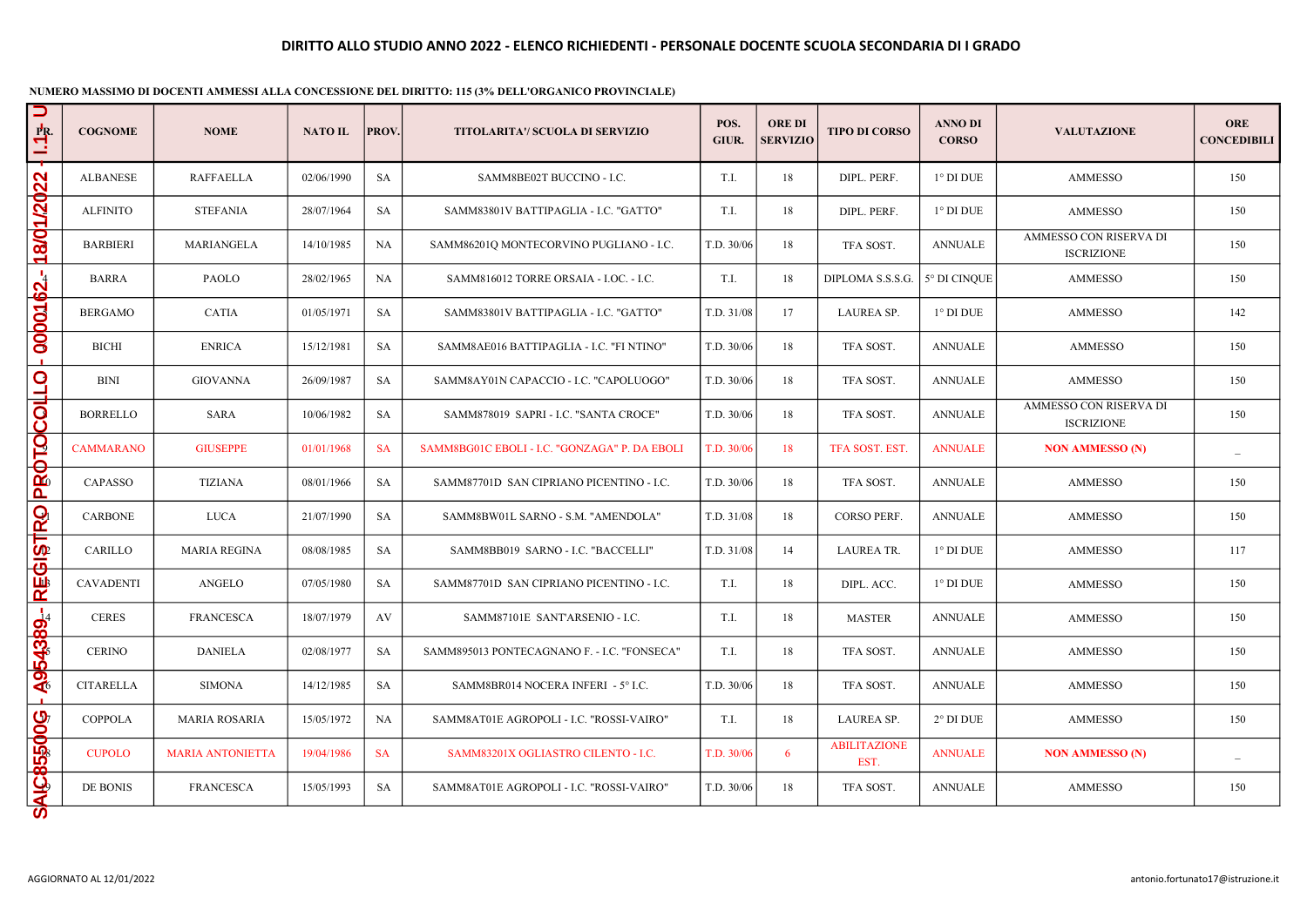| U<br>PR.<br>Ξ     | <b>COGNOME</b>                                                | <b>NOME</b>        | <b>NATO IL</b> | PROV.     | <b>TITOLARITA'/ SCUOLA DI SERVIZIO</b>            | POS.<br>GIUR. | <b>ORE DI</b><br><b>SERVIZIO</b> | <b>TIPO DI CORSO</b> | <b>ANNO DI</b><br><b>CORSO</b> | <b>VALUTAZIONE</b>                          | <b>ORE</b><br><b>CONCEDIBILI</b> |
|-------------------|---------------------------------------------------------------|--------------------|----------------|-----------|---------------------------------------------------|---------------|----------------------------------|----------------------|--------------------------------|---------------------------------------------|----------------------------------|
|                   | DE CARO                                                       | <b>ITALIA</b>      | 30/01/1977     | <b>SA</b> | MONTECORVINO ROVELLA - I.C. "TRIFONE"             | T.I.          | 18                               | DIPL. ACC.           | $2^{\circ}$ DI DUE             | <b>AMMESSO</b>                              | 150                              |
| 1/2022            | DE CHIARA                                                     | <b>ELENA</b>       | 04/07/1986     | SA        | SAMM8BX01C SARNO -EPISCOPIO                       | T.D. 30/06    | 8                                | TFA                  | <b>ANNUALE</b>                 | <b>AMMESSO</b>                              | 67                               |
| 18/0              | DE NARDO                                                      | <b>MARZIA</b>      | 10/06/1981     | <b>SA</b> | SAMM85001D CONTURSI - I.C.                        | T.I.          | 18                               | DIPL. ACC.           | $2^{\circ}$ F.C.               | <b>AMMESSO</b>                              |                                  |
|                   | DE TURRIS                                                     | <b>UMBERTO</b>     | 18/03/1980     | SA        | SAMM8BR014 NOCERA INFERI - 5° I.C.                | T.D. 30/06    | 12                               | TFA SOST.            | <b>ANNUALE</b>                 | AMMESSO CON RISERVA DI<br><b>ISCRIZIONE</b> | 100                              |
| <b>golog162.-</b> | <b>DONATI</b>                                                 | <b>FRANCESCA</b>   | 17/04/1982     | <b>SA</b> | SAMM83901P BATTIPAGLIA - I.C. "PENNA"             | T.D. 31/08    | 18                               | TFA SOST.            | <b>ANNUALE</b>                 | <b>AMMESSO</b>                              | 150                              |
|                   | <b>DURANTE</b>                                                | <b>ADRIANA</b>     | 05/07/1975     | SA        | SAMM81301E OLIVETO CITRA - I.C.                   | T.D. 30/06    | 9                                | TFA SOST.            | <b>ANNUALE</b>                 | <b>AMMESSO</b>                              | 75                               |
| <b>GUIQO</b>      | <b>FALASCA</b>                                                | ADOLFO GIANLUCA    | 09/02/1977     | SA        | SAMM8BB019 SARNO - I.C. "BACCELLI"                | T.I.          | 18                               | <b>LAUREA TR.</b>    | $1^{\circ}$ DI TRE             | <b>AMMESSO</b>                              | 150                              |
|                   | <b>FASOLINO</b>                                               | <b>ELENA</b>       | 17/05/1988     | <b>SA</b> | MONTECORVINO ROVELLA - I.C. "TRIFONE"             | T.D. 30/06    | 18                               | TFA SOST.            | <b>ANNUALE</b>                 | <b>AMMESSO</b>                              | 150                              |
| PROTO             | <b>FEOLA</b>                                                  | <b>EMANUELA</b>    | 24/10/1981     | SA        | SAMM8AS01P BATTIPAGLIA - I.C. "SALVEMINI"         | T.I.          | 18                               | DIPL. PERF.          | $2^{\circ}$ DI DUE             | <b>AMMESSO</b>                              | 150                              |
|                   | <b>FERRARA</b>                                                | <b>GAETANO</b>     | 04/06/1996     | SA        | SAMM85501L ASCEA I.C.                             | T.D. 30/06    | 18                               | DIPL. ACC.           | $1^\circ$ DI DUE               | <b>AMMESSO</b>                              | 150                              |
|                   | <b>FRANCESE</b>                                               | <b>IDA</b>         | 05/07/1983     | SA        | SAMM13400C PAGANI - S.M. "CRISCUOLO"              | T.I.          | 18                               | LAUREA MAG.          | 5° DI CINQUE                   | <b>AMMESSO</b>                              | 150                              |
| GISTRO            | <b>FRANCESE</b>                                               | <b>AGNESE RITA</b> | 14/04/1954     | EE        | SAMM89901A SAN VALENTINO TORIO - I.C.             | T.I.          | 18                               | <b>LAUREA TR.</b>    | $3^{\circ}$ DI TRE             | <b>AMMESSO</b>                              | 150                              |
| 噪                 | GALLO                                                         | <b>MARIA DINA</b>  | 10/11/1976     | <b>SP</b> | SAMM881015 - SASSANO "D.ALIGHIERI"                | T.I.          | 18                               | DIPL. PERF.          | $2^{\circ}$ DI DUE             | <b>AMMESSO</b>                              | 150                              |
| $\blacksquare$    | <b>GAROFALO</b>                                               | <b>LUCA</b>        | 14/10/1985     | <b>SA</b> | SAMM8BL015 VALLO D. L. - I.C. - "TORRE DE MATTIA" | T.D. 31/08    | 18                               | TFA SOST. EST.       | <b>ANNUALE</b>                 | <b>NON AMMESSO (N)</b>                      |                                  |
| 54389.            | <b>GENOVESE</b>                                               | <b>PAOLA</b>       | 22/10/1992     | SA        | MONTECORVINO ROVELLA - I.C. "TRIFONE"             | T.D. 30/06    | 2                                | DIPL. ACC.           | $2^{\circ}$ DI DUE             | <b>AMMESSO</b>                              | 17                               |
| $\ddot{a}$        | <b>GENTILESCA</b>                                             | <b>TIZIANA</b>     | 02/10/1978     | PZ        | SAMM8BJ01D CAMPAGNA - I.C. "CAPOLUOGO"            | T.D. 31/08    | 18                               | TFA SOST.            | <b>ANNUALE</b>                 | <b>AMMESSO</b>                              | 150                              |
|                   | <b>GRAVINA</b>                                                | PAOLO              | 06/02/1983     | SA        | SAMM882011 SCAFATI - I.C. "FALCO"                 | T.D. 30/06    | 18                               | TFA SOST.            | <b>ANNUALE</b>                 | <b>AMMESSO</b>                              | 150                              |
| 855006            | <b>IANNONE</b>                                                | <b>FRANCESCO</b>   | 22/07/1985     | SA        | SAMM89901A SAN VALENTINO TORIO - I.C.             | T.D. 30/06    | 18                               | TFA SOST.            | <b>ANNUALE</b>                 | AMMESSO CON RISERVA DI<br><b>ISCRIZIONE</b> | 150                              |
| SAIC              | <b>LEMBO</b>                                                  | <b>GIUSEPPE</b>    | 23/09/1988     | SA        | SAMM823015 RAVELLO - I.C.                         | T.I.          | 18                               | DIPL. ACC.           | $2^{\circ}$ DI DUE             | <b>AMMESSO</b>                              | 150                              |
|                   | AGGIORNATO AL 12/01/2022<br>antonio.fortunato17@istruzione.it |                    |                |           |                                                   |               |                                  |                      |                                |                                             |                                  |

### NUMERO MASSIMO DI DOCENTI AMMESSI ALLA CONCESSIONE DEL DIRITTO: 115 (3% DELL'ORGANICO PROVINCIALE)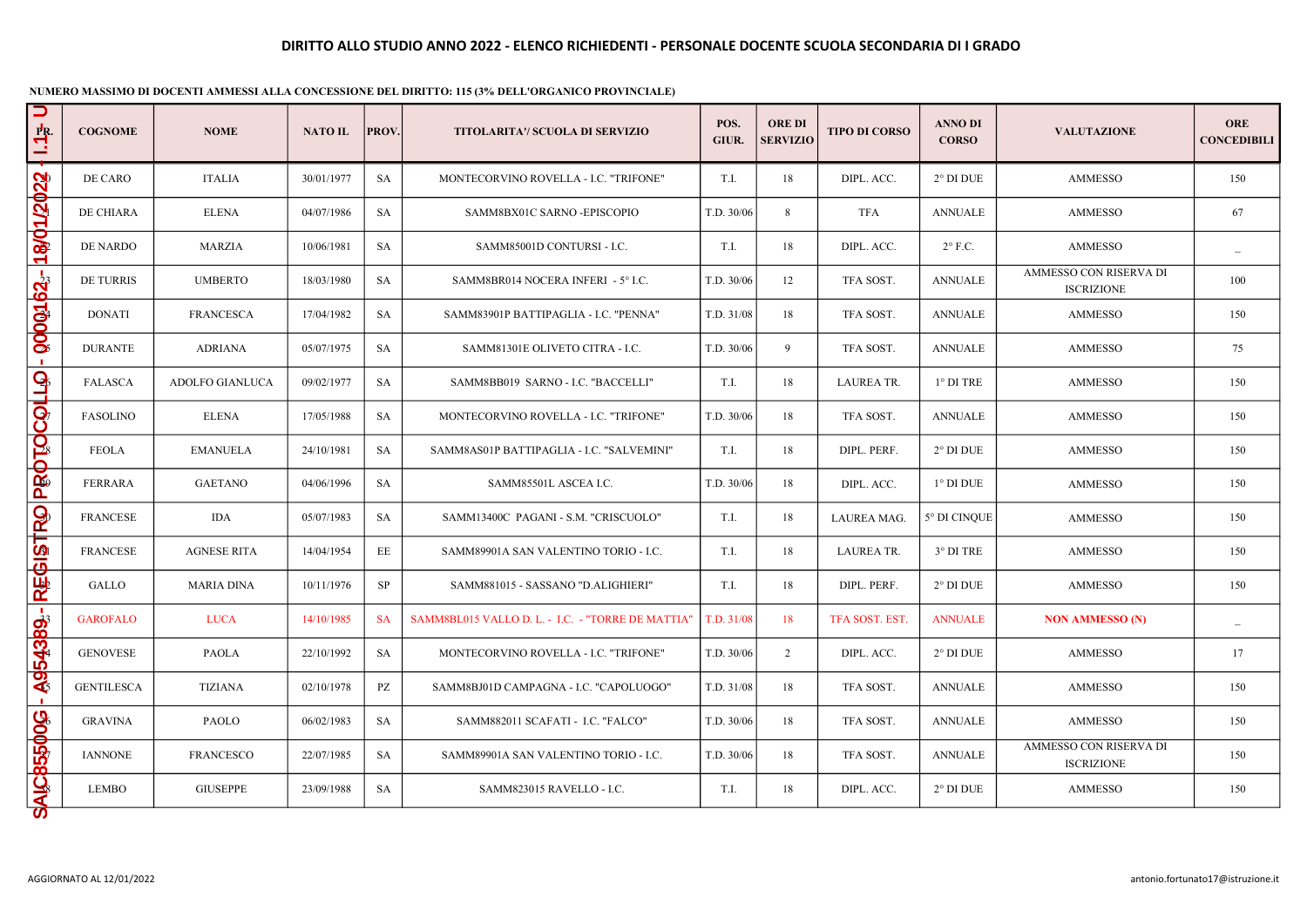| U<br>$\frac{PR}{L}$ | <b>COGNOME</b>                                                | <b>NOME</b>           | <b>NATO IL</b> | PROV.     | TITOLARITA'/ SCUOLA DI SERVIZIO                   | POS.<br>GIUR. | <b>ORE DI</b><br><b>SERVIZIO</b> | <b>TIPO DI CORSO</b>  | <b>ANNO DI</b><br><b>CORSO</b> | <b>VALUTAZIONE</b>                          | <b>ORE</b><br><b>CONCEDIBILI</b> |
|---------------------|---------------------------------------------------------------|-----------------------|----------------|-----------|---------------------------------------------------|---------------|----------------------------------|-----------------------|--------------------------------|---------------------------------------------|----------------------------------|
|                     | <b>LEMBO</b>                                                  | <b>SIMONE</b>         | 23/09/1988     | SA        | SAMM84101P CAMPAGNA - I.C. "PALATUCCI"            | T.I.          | 18                               | DIPL. ACC.            | $2^{\circ}$ DI DUE             | <b>AMMESSO</b>                              | 150                              |
| 220251              | LER                                                           | <b>GIUSEPPE</b>       | 28/12/1979     | SA        | SAMM8B4011 SA - I.C. "TASSO"                      | T.I.          | 18                               | DIPL. ACC.            | $1^\circ$ DI DUE               | <b>AMMESSO</b>                              | 150                              |
| 18/0                | <b>LIBERATO</b>                                               | <b>DAVIDE</b>         | 02/09/1985     | <b>NA</b> | SAMM8BA01D SANT'EGIDIO MONTE ALBINO - I.C.        | T.I           | 18                               | LAUREA MAG.           | 4° DI CINQUE                   | <b>AMMESSO</b>                              | 150                              |
|                     | <b>MALANDRINO</b>                                             | <b>GIULIA</b>         | 17/10/1991     | SA        | SAMM8AN016 CASALVELINO - I.C.                     | T.D. 30/06    | 18                               | TFA SOST.             | <b>ANNUALE</b>                 | <b>AMMESSO</b>                              | 150                              |
| <b>QOOQ162</b>      | <b>MARTINI</b>                                                | <b>FRANCESCO</b>      | 05/10/1976     | NA        | SAMM87701D SAN CIPRIANO PICENTINO - I.C.          | T.I.          | 18                               | <b>QUALIF. PROF.</b>  | <b>ANNUALE</b>                 | <b>NON AMMESSO (L)</b>                      | $\equiv$                         |
| $\mathbf{L}$        | <b>MOCCIA</b>                                                 | ALESSANDRA            | 13/04/1967     | SA        | SAMM857018 GIFFONI V. P. - I.C. "LINGUITI"        | T.I.          | 18                               | <b>CORSO PERF.</b>    | <b>ANNUALE</b>                 | <b>AMMESSO</b>                              |                                  |
| <b>Collod</b>       | <b>PALUMBO</b>                                                | <b>MARIA GIOVANNA</b> | 16/09/1997     | AV        | SAMM8AA01V SALA CONSILINA - I.C. "CAMERA"         | T.D. 30/06    | 18                               | DIPL. ACC.            | $2^{\circ}$ DI DUE             | <b>AMMESSO</b>                              | 150                              |
|                     | PANARIELLO                                                    | MARIACARLA            | 23/02/1981     | <b>NA</b> | SAMM882011 SCAFATI - I.C. "FALCO"                 | T.D. 30/06    | 18                               | <b>DIPLOMA ARTE</b>   | <b>ANNUALE</b>                 | <b>AMMESSO</b>                              | 150                              |
|                     | <b>PARENTE</b>                                                | <b>FRANCESCO</b>      | 04/01/1983     | <b>SA</b> | SAMM8B8018 NOCERA SUP.- S.M. "FRESA-PASCOLI"      | T.I.          | 18                               | DIPL. ACC.            | $1^{\circ}$ DI DUE             | <b>AMMESSO</b>                              | 150                              |
| <b>PROTO</b>        | PARRELLA                                                      | <b>VALENTINA</b>      | 25/12/1983     | SA        | SAMM8AH01N ROCCADASPIDE - I.C.                    | T.I.          | 18                               | CORSO PERF.           | $2^{\circ}$ DI DUE             | <b>AMMESSO</b>                              | 150                              |
| RO                  | PELLEGRINO                                                    | <b>MARINA</b>         | 28/09/1972     | SA        | SAMM8AG01T SICIGNANO D. ALBURNI - I.C.            | T.D. 30/06    | 9                                | <b>CORSO PERF.</b>    | <b>ANNUALE</b>                 | <b>AMMESSO</b>                              | 75                               |
| <b>EST</b>          | PEPE                                                          | <b>ALFONSO</b>        | 08/09/1970     | <b>SA</b> | SAMM8AP01T CENTOLA - I.C.                         | T.D. 31/08    | 18                               | <b>CERTIFICAZIONE</b> | <b>ANNUALE</b>                 | <b>NON AMMESSO (N)</b>                      |                                  |
| R⊌                  | PERRETTA                                                      | POMPEO MARIO          | 05/07/1961     | SA        | SAMM8AB01P SA- I.C. "MONTALCINI" G. XXII VERNIERI | T.I.          | 18                               | <b>LAUREA TR.</b>     | $1^{\circ}$ DI TRE             | <b>AMMESSO</b>                              | 150                              |
| $\blacksquare$      | PICARIELLO                                                    | <b>CARMINE</b>        | 06/01/1992     | SA        | SAMM8BZ014 CAVA I.C. "BALZICO"                    | T.D. 30/06    | 18                               | <b>MASTER</b>         | <b>ANNUALE</b>                 | <b>AMMESSO</b>                              | 150                              |
| 54389.              | <b>RAZZINO</b>                                                | MARIA                 | 16/07/1968     | SA        | SAMM8A701T SA - I.C. "BARRA" A.L.P.               | T.I.          | 18                               | <b>LAUREA TR.</b>     | $2^{\circ}$ DI TRE             | <b>AMMESSO</b>                              | 150                              |
| $\mathbf{R}$        | <b>RICEVITORE</b>                                             | <b>CLAUDIO</b>        | 19/11/1981     | <b>SA</b> | SAMM81900L SA- CONVITTO NAZIONALE "TASSO"         | T.I.          | 18                               | DIPL. ACC.            | $2^{\circ}$ DI DUE             | <b>AMMESSO</b>                              | 150                              |
|                     | <b>RISPOLI</b>                                                | SARA                  | 23/08/1990     | SA        | SAMM8BM011 SERRE - CASTELCIVITA - I.C.            | T.D. 30/06    | 9                                | TFA SOST.             | <b>ANNUALE</b>                 | <b>AMMESSO</b>                              | 75                               |
| 85500G              | <b>ROMA</b>                                                   | <b>SIMONA</b>         | 22/02/1971     | <b>SA</b> | SAMM8BK019 PONTECAGNANO F. - I.C. "PICENTIA"      | T.I.          | 18                               | <b>LAUREA TR.</b>     | 3° DI TRE                      | <b>NON AMMESSO (O)</b>                      |                                  |
| <b>SAIC</b>         | <b>SABATINI</b>                                               | <b>GIORGIA</b>        | 24/04/1981     | SA        | SAMM88801X PONTECAGNANO F. - I.C. "MOSCATI"       | T.D. 30/06    | 18                               | TFA SOST.             | <b>ANNUALE</b>                 | AMMESSO CON RISERVA DI<br><b>ISCRIZIONE</b> | 150                              |
|                     | AGGIORNATO AL 12/01/2022<br>antonio.fortunato17@istruzione.it |                       |                |           |                                                   |               |                                  |                       |                                |                                             |                                  |

### NUMERO MASSIMO DI DOCENTI AMMESSI ALLA CONCESSIONE DEL DIRITTO: 115 (3% DELL'ORGANICO PROVINCIALE)